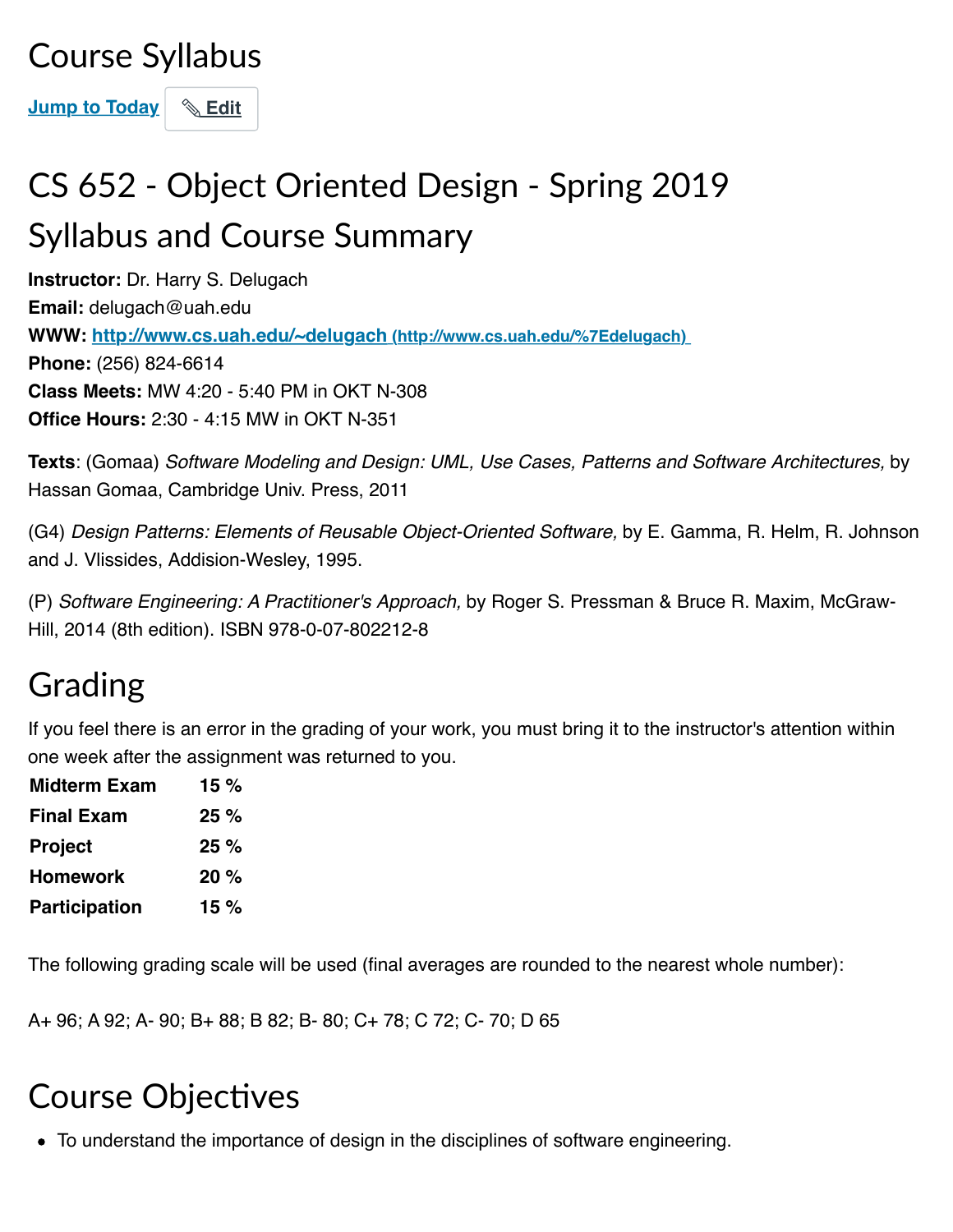- To learn formal techniques and methodologies of design, and be able to compare their advantages and disadvantages.
- To apply object-oriented concepts and approaches to software architecture and detailed design using UML.
- To learn how to participate as part of a team in a software development project, including formal reviews.

Prerequisites: CS 650 or equivalent and either CS 307 or CS 321 or equivalent, or approval of instructor based on applicable industrial software development experience.

# **General Information**

Please read the *[general guidelines and policies \(http://www.cs.uah.edu/~delugach/Courses/Syllabus-](http://www.cs.uah.edu/~delugach/Courses/Syllabus-General.html)***General.html)** that apply to this course, They are a part of this syllabus. Other course materials, announcements, email, discussions, etc. will be distributed using Canvas (canvas.uah.edu). To access it, go to **[http://canvas.uah.edu \(http://canvas.uah.edu\)](http://canvas.uah.edu/)** . You'll find instructions there about id/password and access [information. You can get help from the TAG help desk at](http://its.uah.edu/about/gethelp.php) **http://its.uah.edu/about/gethelp.php (http://its.uah.edu/about/gethelp.php)** or at (256) 824-3333.

#### Homework

There will be four homework assignments, to be done individually. You may discuss the problems with your classmates, but all work turned in must be your own. Assigments will be submitted and graded using Canvas, and your graded assignments (with instructor feedback) will be returned to you through Canvas.

NO hand drawn models or hand written answers are ever allowed except on hand-written in-class exams.

#### Discussion Forums

Canvas provides discussion forums for students to post their ideas and responses. These will form an integral part of the course. Questions will be posed by the instructor or by other students, to which all are invited to respond. Part of your participation grade will be based on these forums. You are required to create at least one new reasonable discussion, and you are required to respond reasonably to at least three such discussions of others. "Reasonable" here means contributing substantively to the content and goals of the course.

#### Team Project

You will participate as a member of a small team starting the third week of the course. In general, all members of the team will receive the same grade on each deliverable. Deliverables and communication must be handled through *Canvas,* using Collaborations, Conferences and or emails as appropriate.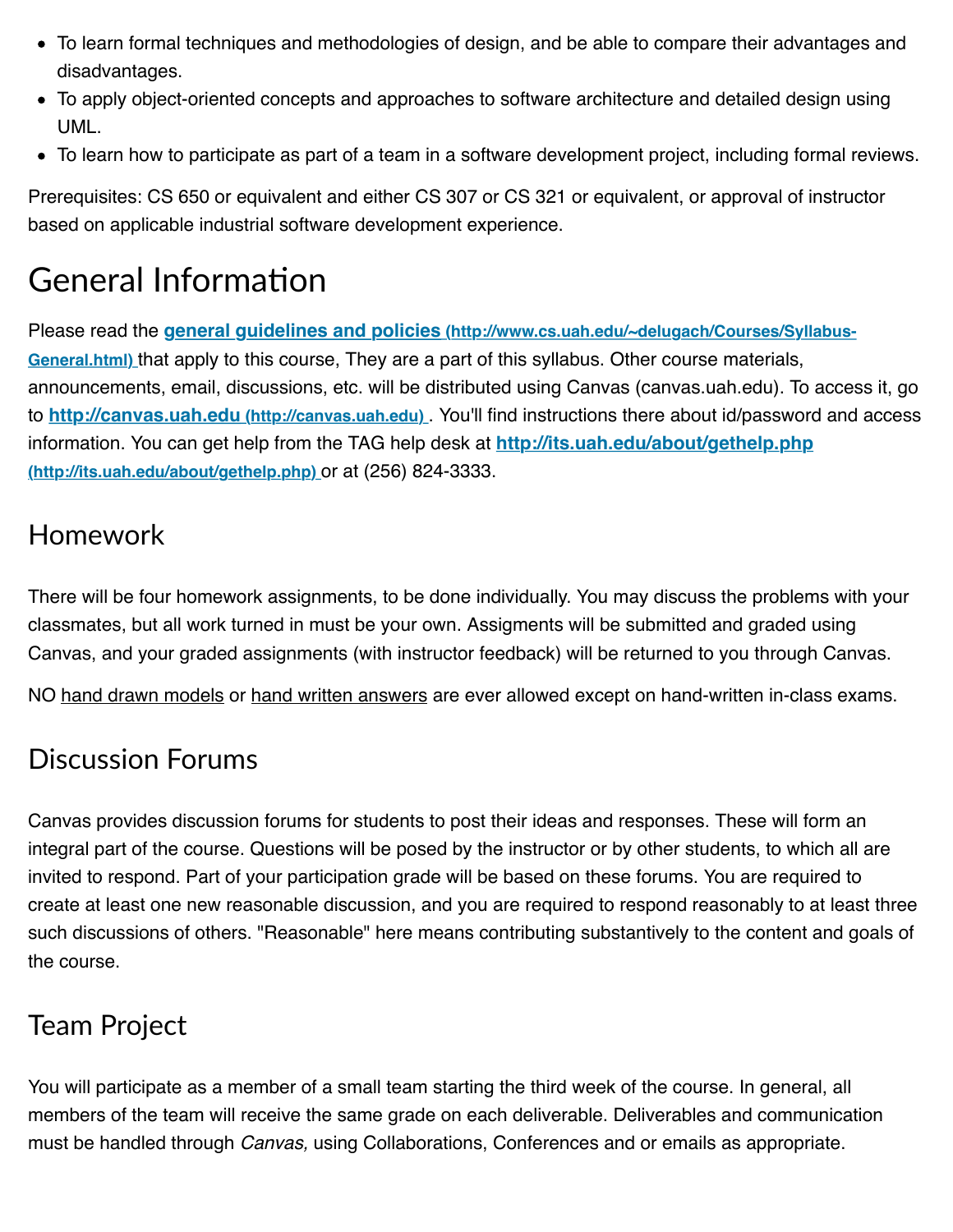#### Participation

You'll be evaluated on the basis of your participation, both in the class and in your team. This includes communication through Canvas and other electronic media.

Canvas provides discussion forums for students to post their ideas and responses. These will form an integral part of the course. Questions will be posed by the instructor or by other students, to which all are invited to respond. Part of your participation grade will be based on these forums. You are required to create at least one new reasonable discussion, and you are required to respond reasonably to at least three such discussions of others. "Reasonable" here means contributing to the content and goals of the course.

#### Special Note For Online Students

If you are enrolled in an online section of this course, you're expected to view all of the video recorded lectures, just as though you were attending in person. You are expected to be prepared before viewing, take notes as appropriate, participate in on-line discussions, and submit all assignments as they are due. This is **NOT a self-paced course**; you must keep up with the schedule in this syllabus. If there are in-class exams, you will benefit by taking them in class at the scheduled time; however, you are entitled to take the exam at 9am on the first Friday after the in-class exam; to exercise this option, you must inform the instructor at least one week prior to the in-class exam. If you cannot take the exam in Huntsville, you must let the get in touch with Testing Services at **<https://www.uah.edu/testing/online-learning-exams> (https://www.uah.edu/testing/online-learning-exams)** to arrange for a proctor at least one week in advance.

### Course Schedule

| <b>DATE</b>       | <b>TOPIC</b>                                                              | <b>TEXT READINGS</b>               | <b>ASSIGNMENTS</b> |
|-------------------|---------------------------------------------------------------------------|------------------------------------|--------------------|
| Mon Jan 07        | Introduction, Review of Software<br>Engineering, Object-Oriented Thinking | (P) Ch 14, 15, 16<br>(Gomaa) Ch 20 |                    |
| Wed Jan 09        | General design criteria, OO design criteria                               |                                    |                    |
| Mon Jan 14        | Software measurement, metrics                                             | (P) 23, 25, 26, 27, 29             |                    |
| Wed Jan 16        | Software estimation and project                                           |                                    |                    |
| <b>Mon Jan 21</b> | management<br><b>Martin Luther King, Jr. Holiday</b>                      |                                    |                    |
|                   | (No class)                                                                |                                    |                    |
| Wed Jan 23        | Software architecture                                                     | (P) 9, (Gomaa) 12, 13, 14          |                    |
| Mon Jan 28        | Software architecture                                                     |                                    |                    |
| Wed Jan 30        | Software architecture tradeoffs                                           | (Gomaa) 15, 16, 17, 19             | Homework 1         |

NOTE: Readings are to be done before the class at which they will be discussed.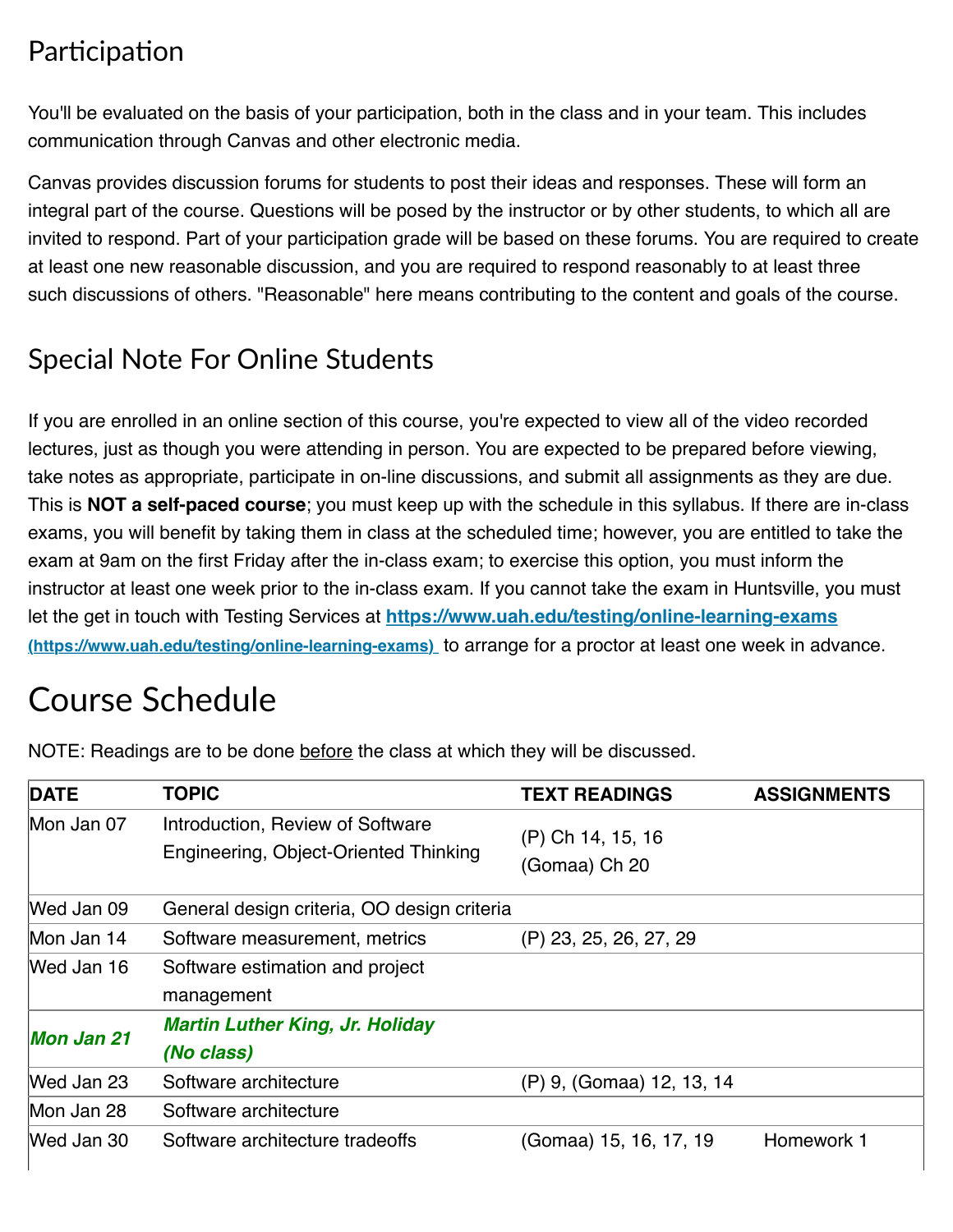| Mon Feb 04        | Thinking in object oriented terms.                 | $(P)$ 7, 8, 9, 10, 11                     |                                   |
|-------------------|----------------------------------------------------|-------------------------------------------|-----------------------------------|
| Wed Feb 06        | Design quality criteria. Interface design          |                                           |                                   |
| Mon Feb 11        | <b>OO Components</b>                               |                                           |                                   |
| Wed Feb 13        | Structural design                                  | (Gomaa) 18                                | <b>Team Roles</b><br>Homework 2   |
| Mon Feb 18        | Clean architecture                                 |                                           |                                   |
| Wed Feb 20        | Architecture patterns and Design Patterns          |                                           |                                   |
| Mon Feb 25        | Architecture patterns and Design Patterns          | (Gomaa) Appendix A<br>(G4) Ch. 1, 2, 3, 4 | Homework 3                        |
| Wed Feb 27        | Architecture patterns and Design Patterns          |                                           | <b>Team First</b><br>Deliverable  |
| Mon Mar 04        | Architecture patterns and Design Patterns          |                                           |                                   |
| <b>Wed Mar 06</b> | <b>Midterm Exam</b>                                |                                           |                                   |
| Mon Mar 11        | Effective and efficient architecture and<br>design |                                           |                                   |
| Wed Mar 13        | Effective and efficient architecture and<br>design |                                           | Homework 4                        |
| <b>Mon Mar 18</b> | <b>SPRING BREAK (NO CLASS)</b>                     |                                           |                                   |
| <b>Wed Mar 20</b> | <b>SPRING BREAK (NO CLASS)</b>                     |                                           |                                   |
| Mon Mar 25        | Effective and efficient architecture and<br>design |                                           |                                   |
|                   | Effective and efficient architecture and<br>design |                                           |                                   |
| Mon Apr 01        | Effective and efficient architecture and<br>design |                                           | <b>Team Second</b><br>Deliverable |
| Wed Apr 03        | Putting it all together                            |                                           |                                   |
| Mon Apr 08        | Putting it all together                            | (Gomaa) 21, 23, 24                        |                                   |
| Wed Apr 10        | Putting it all together                            |                                           |                                   |
| Mon Apr 15        | <b>Team Presentations</b>                          |                                           |                                   |
| Wed Apr 17        | <b>Team Presentations</b>                          |                                           |                                   |
| Mon Apr 22        | <b>Course Review</b>                               |                                           | <b>Team Final</b><br>Deliverable  |
| <b>Wed May 01</b> | Final Examination 6:30pm - 9:00pm                  |                                           |                                   |

 $\mathbf{r}$ 

Course Summary: